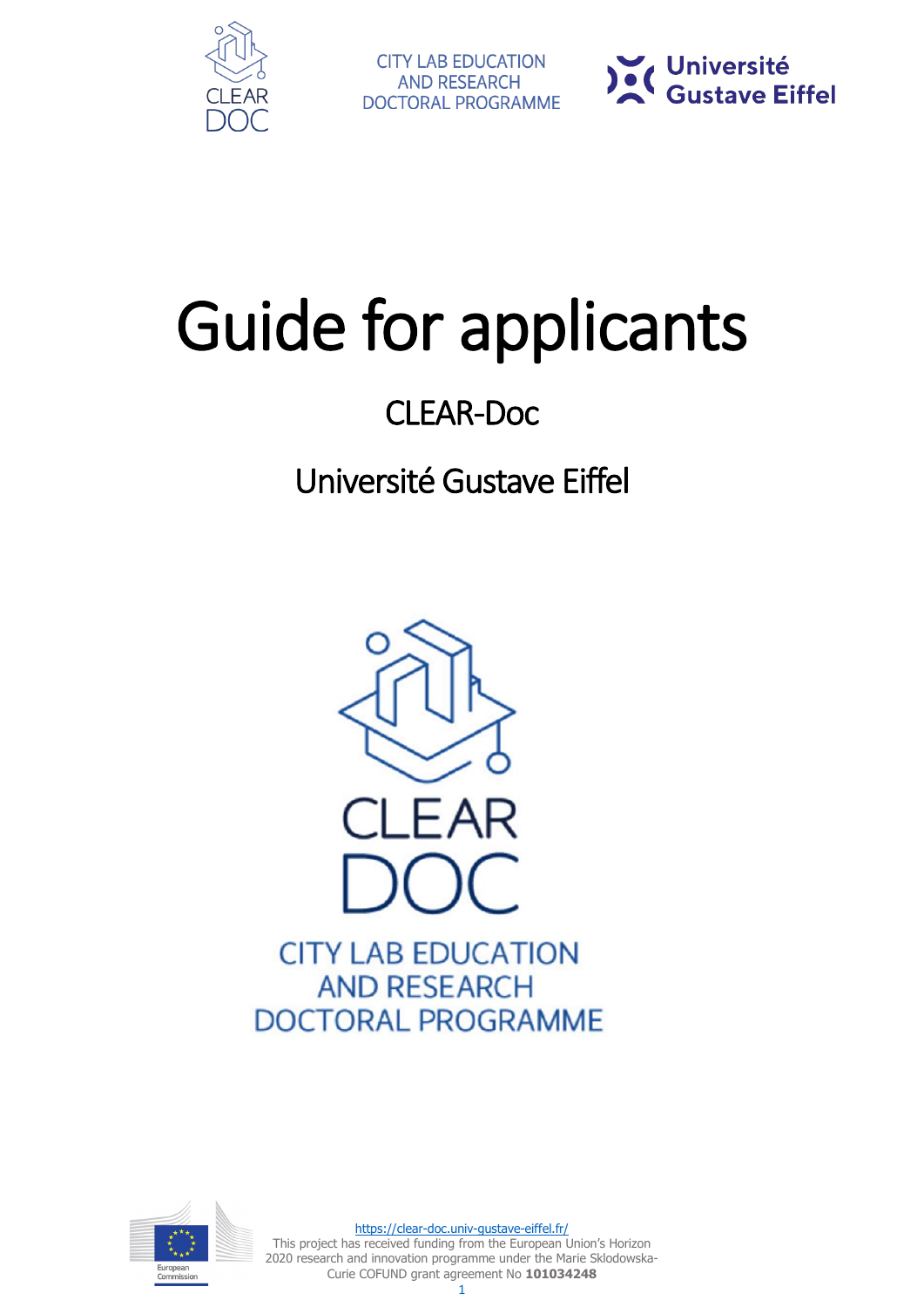



#### This guide has been designed to help you throughout your application to the CLEAR-Doc COFUND programme at Université Gustave Eiffel (UNI EIFFEL).

Before you apply, please check that you meet the entry requirements and have all the supporting documents ready.

### **The Call Deadline for the first call is March 21st 2022 at 5:00 pm (Paris Time).**

The recruitment date is set between October and November 2022 depending on candidate's availability.

# TABLE OF CONTENT

| $\bullet$ |  |
|-----------|--|
| $\bullet$ |  |
|           |  |
| b)        |  |
| $\bullet$ |  |
| a)        |  |
| b)        |  |
|           |  |
| $\bullet$ |  |

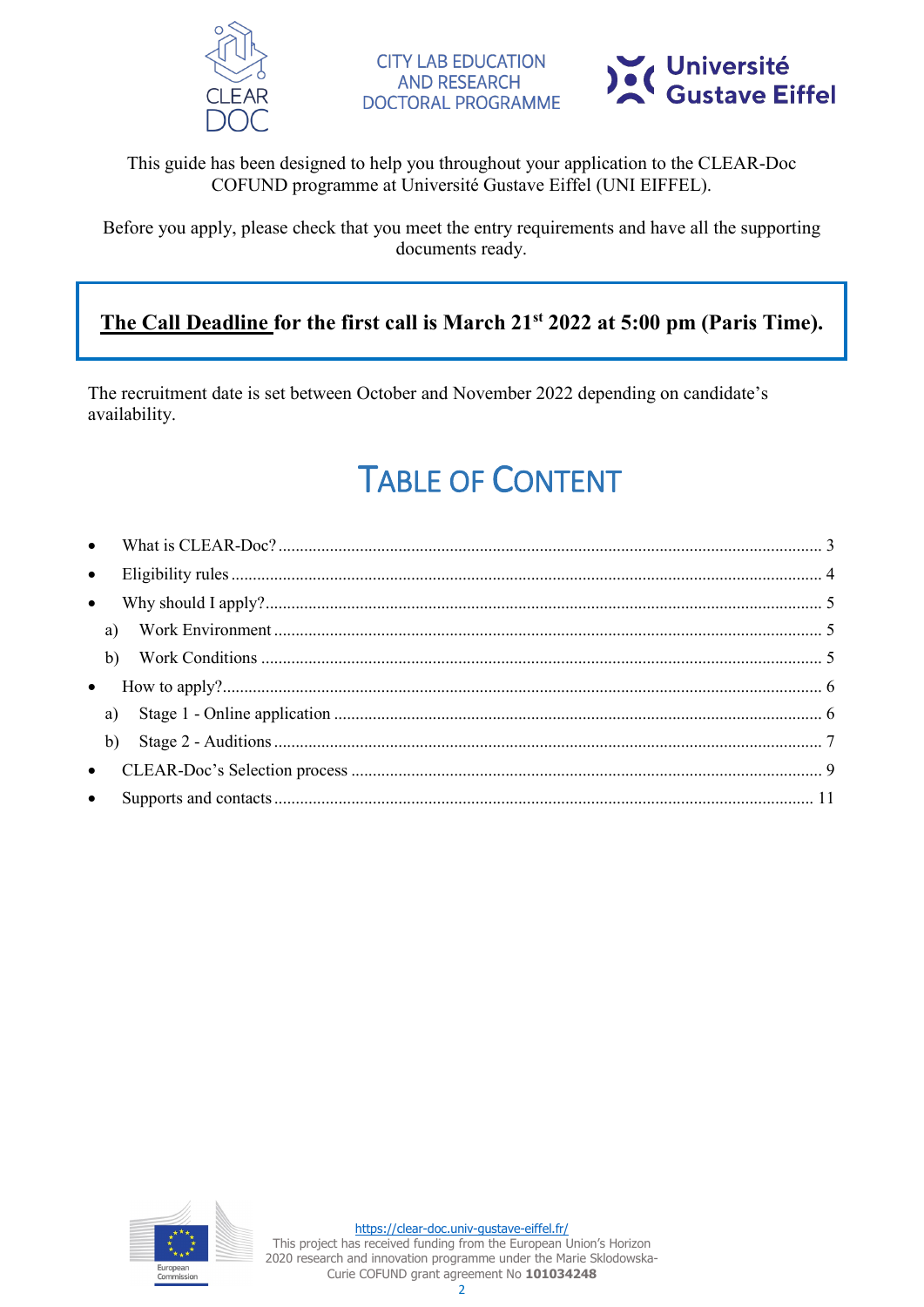

**CITY LAB EDUCATION AND RESEARCH DOCTORAL PROGRAMME** 



# WHAT IS CLEAR-DOC?

<span id="page-2-0"></span>**The CLEAR-Doc project aims at attracting 30 Early Stage Researchers (ESRs) from around the world in order to strengthen their research capacity and soft skills through high standards and fair selection, as well as supervision. It includes 6-month mandatory secondments (with at least 3 months as an international mobility), as means to facilitate their professional integration.** 

**2 worldwide open calls** for 2 cohorts, in 2022 and 2023

**30 promising ESRs** for a 36-months PhD fellowship in the best working conditions with specific trainings

Excellence in selection, supervision and research through **3 cross disciplinary challenges**

**Intersectorial, international and interdisciplinary** (3i) in research, training, mobility and career development

The major aim of the **CLEAR-Doc's** programme towards excellence is to build a strong community that will gather and share a common knowledge on Urban Studies. **CLEAR-Doc** will promote an approach through cross-disciplinary challenges shared at international level and aligned with several [UN Sustainable Development Goals](https://www.un.org/sustainabledevelopment/sustainable-development-goals/) and the [Green Deal.](https://ec.europa.eu/info/strategy/priorities-2019-2024/european-green-deal_en)

With two cohorts of 15 ESRs each and with the support of its academic and non-academic partners, the ambition of the **CLEAR-Doc** will be to contribute significantly to the training of tomorrow's actors in urban research and innovation.

**CLEAR-Doc** will offer:

- ▸ The opportunity to explore **urban scientific challenges** of tomorrow entailing **innovative and disruptive knowledge production** that anticipates complex urban metamorphoses and proposes breakthrough solutions.
- ▸ The **multidisciplinary capabilities**, the **complementary skills and environments** (academic and applied research, innovation, education) from the funding partners in their respective fields, providing a fully adapted framework to address the challenging topic of **continuous transformation of cities**.

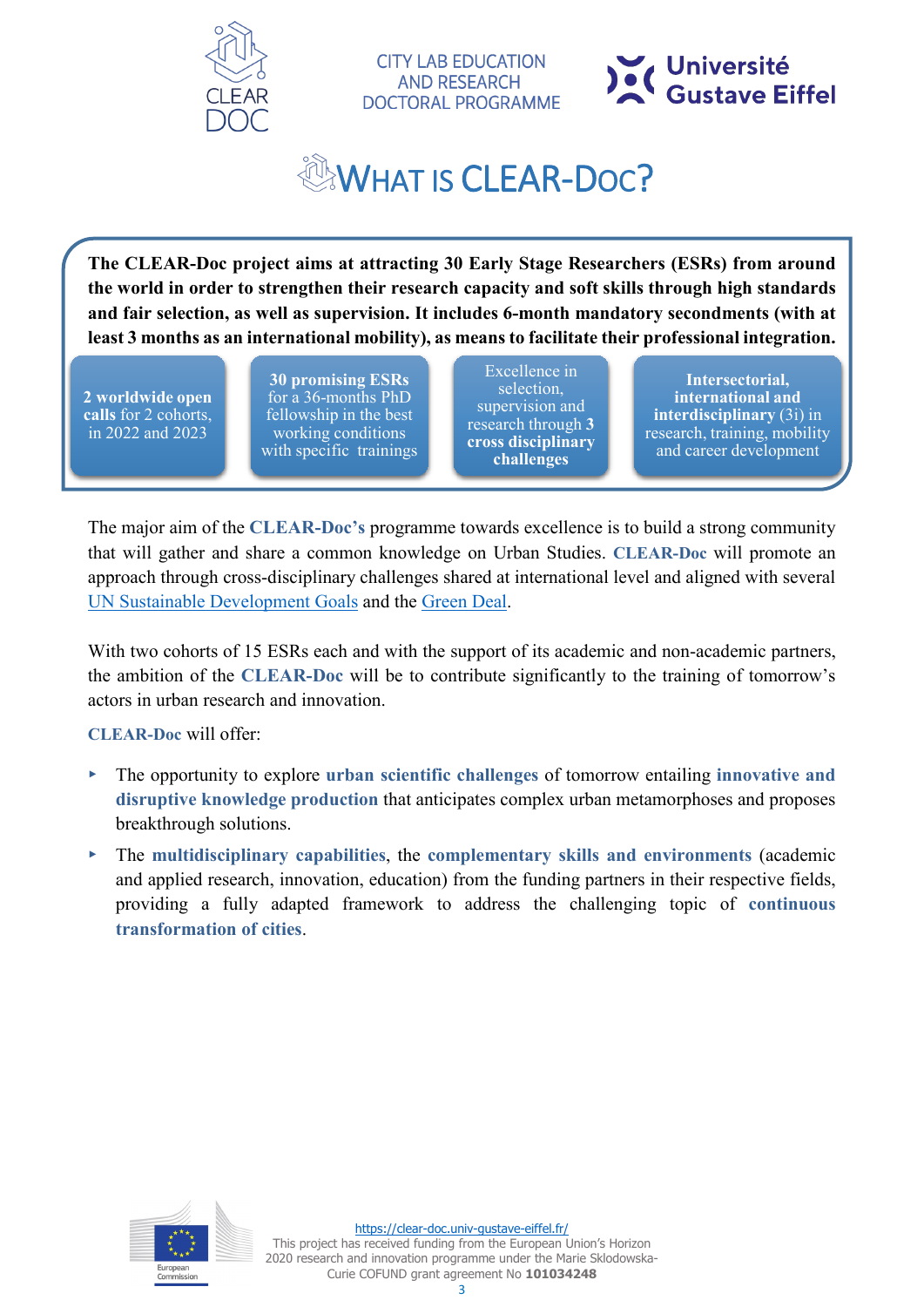



# **ELIGIBILITY RULES**

**CITY LAB EDUCATION AND RESEARCH** 

**DOCTORAL PROGRAMME** 

<span id="page-3-0"></span>In order to be eligible, applicants must comply with all the following rules:

- At the **time of the deadline**, applicants must be in possession or finalizing their Master's degree or equivalent/postgraduate degree.
- At the **time of recruitment**, applicants must be in possession of their Master's degree or equivalent/postgraduate degree which would formally entitle to embark on a doctorate.
- Applicants must be in the **first four years** (full-time equivalent research experience) of their research career (career breaks excluded) and **not yet been awarded a doctoral degree**. Career breaks refer to periods of time where the candidate was not active in research, regardless of his/her employment status (sick leave, maternity leave etc). Short stays such as holidays and/or compulsory national service are not taken into account.
- $\Box$  Applicants must fulfil the transnational mobility rule: applicants must not have resided or carried out their main activity (work, studies, etc.) in France for **more than 12 months** in the 3 years immediately prior to the call deadline.
- $\Box$  Applicants must be available to start the programme on schedule (October or November 2022).

There are no restrictions concerning the age, gender or nationality of the candidates. Applicants with career breaks or variations in the chronological sequence of their career, with mobility experience or with interdisciplinary background or private sector experience are welcome to apply.

At the end of the call and after verification, applicants will be informed of their eligibility. Once the eligibility check is done, the applicants will be evaluated. Applicants not meeting the eligibility criteria will not be evaluated.

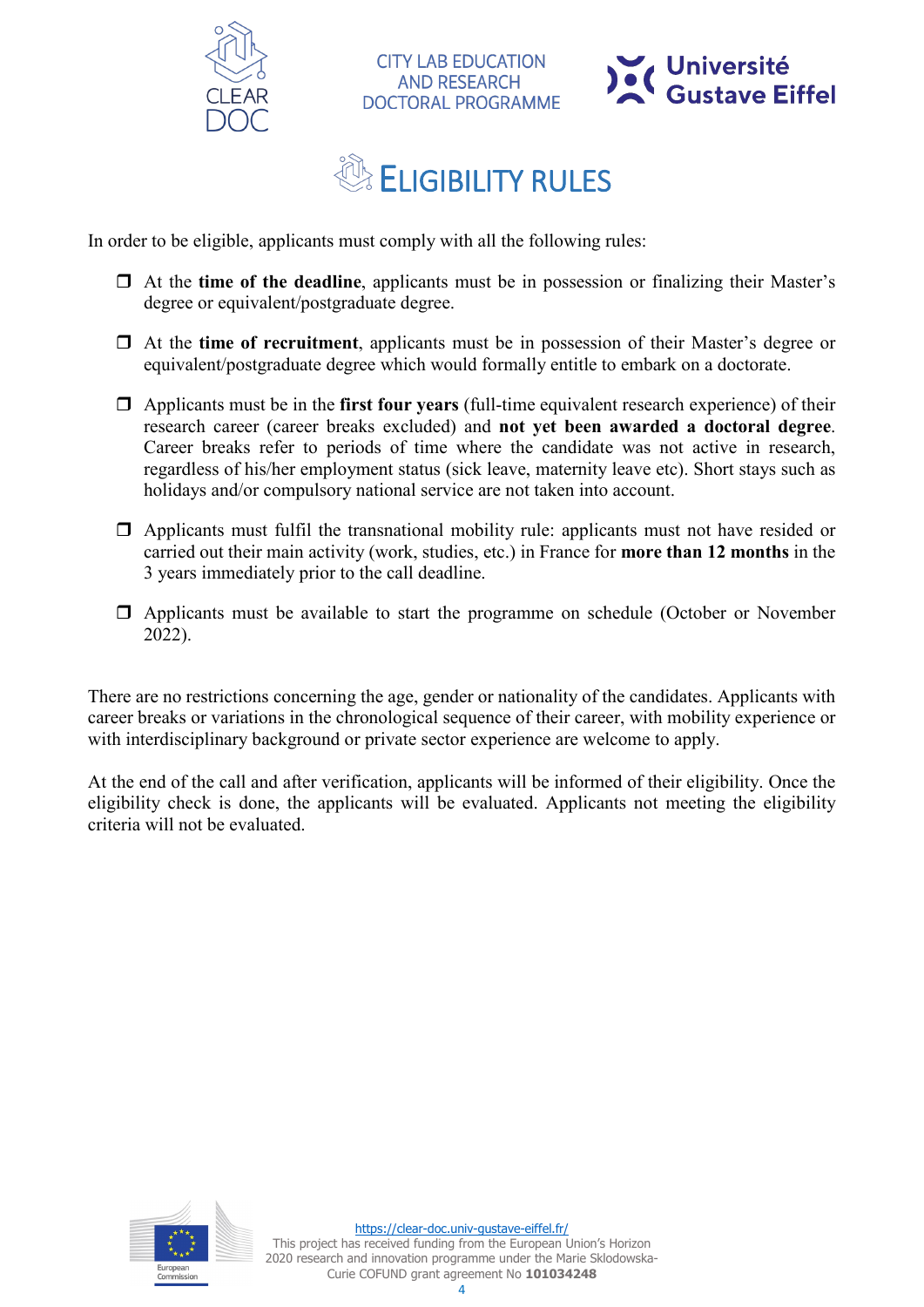

**CITY LAB EDUCATION AND RESEARCH DOCTORAL PROGRAMME** 



### WHY SHOULD LAPPLY?

### <span id="page-4-1"></span><span id="page-4-0"></span>a)Work Environment

**Université Gustave Eiffel's offer and environment for ESRs**

22 research labs and 5 international laboratories

1 200 academics, 13 doctoral schools

25% of the French research and training efforts on "Cities"

50 active European projects 1000 international peerreviewed publication per year (130 in the top 10% Leiden ranking) Over 200 international partners

7 campuses in France 17 000 students 500 PhD students (45% of international students)

- ▸ **CLEAR-Doc** community of excellence will be built through the connections between you, your fellow ESRs and the experts providing the supervision and close follow-up of the thesis.
- ▸ You will benefit from an **outstanding environment**, under the supervision of an excellent network of researchers.
- ▸ A **6-month mandatory secondment during the PhD** (including at least 3 months abroad), will place you in the centre of an excellent programme with regular opportunities to learn from and with others.
- <span id="page-4-2"></span>▸ You will have access to [remarkable word-class research equipment.](https://www.univ-gustave-eiffel.fr/en/the-university/our-exceptional-facilities/)

### b)Work Conditions

Application rules are enforced by the French doctoral system, which specifies a **standard duration of 3 years for a full-time PhD** together with the MSCA standards and the OTM-R European rules. You will have an **employment contract from UNI EIFFEL.**

This contract will fall under French public law, which includes **full social coverage** (including sick and maternity leave), starting from day 1.

**Scientific supports of high quality** will be provided:

- o Access to all online subscriptions (Elsevier, Springer-Nature, IEEE, Web of Science; Scopus, etc.) and all campuses' libraries;
- o Access to the unique entrepreneurial ecosystem of UNI EIFFEL (hackathons, coworking spaces, incubators, fab-labs, and private chairs).
- o Access to a dedicated training programme (foreign language courses, personal development trainings, career development trainings, technical skills, etc.).



This project has received funding from the European Union's Horizon 2020 research and innovation programme under the Marie Sklodowska-Curie COFUND grant agreement No **101034248**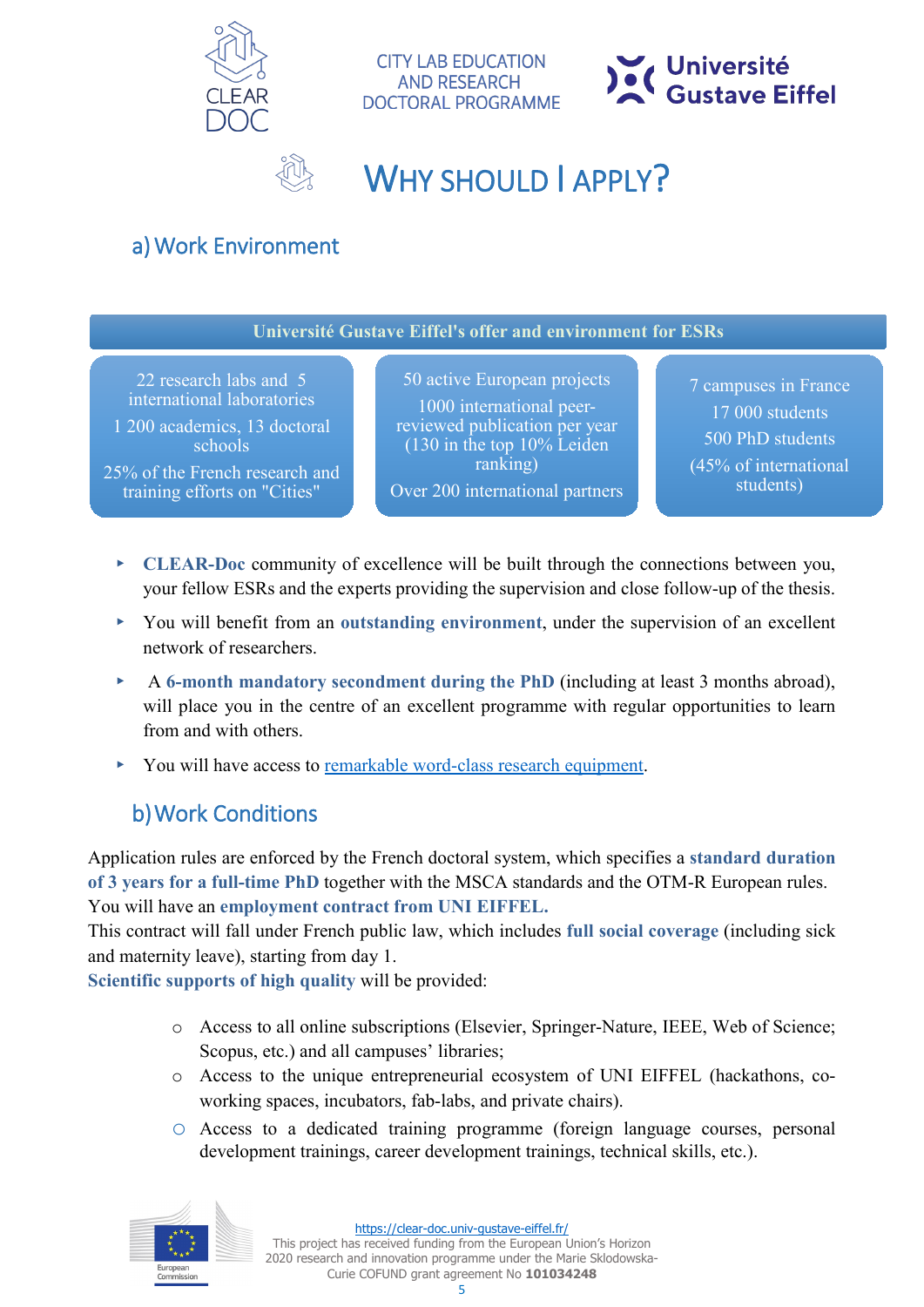





**CITY LAB EDUCATION AND RESEARCH DOCTORAL PROGRAMME** 

### <span id="page-5-1"></span><span id="page-5-0"></span>a) Stage 1 - Online application

[Click here to access the Online application platform](https://upem.moveonfr.com/form/61a641d1f0a0bb27d33c36ee/eng)

The **application must be written in English**. In order to be considered and examined, the **candidate's application package must be complete and submitted strictly before the application deadline: March 21st 2022 5:00 pm (Paris time)**.

Once the application is submitted, you will receive an **electronic receipt of your application by email**. After the deadline, **you will be electronically notified of your status during the selection process** as soon as a new stage has been reached.

All data will be protected and processed with confidentiality rules.

#### **Important:**

**Before starting the Online Application process, it is mandatory to contact the PhD supervisor**. Only applications that have received the approval of the supervisor(s) will be examined (letter of acceptance signed in the application file).

#### **Application package includes:**

- **The online application form**:
	- Personal information
	- Eligibility check
	- Information about the PhD topic (chosen among a list of topics, or alternative topic proposed by the candidate with an acceptation letter from UNI EIFFEL supervisor).
	- Training **project and career plan** (to be filled online, 4 000 characters limit)
		- o 3-year personal goals.
		- o Skills to be developed (scientific and non-scientific skills).
		- o Objectives of the international / intersectoral mobility
	- Education background
	- Work Experience
	- Research and teaching merits (if applicable)
- $\checkmark$  Supporting documents (to be uploaded online in separate pdf documents): documents with \* are mandatory.
	- CV\* [\(Europass format\)](https://europa.eu/europass/en/create-europass-cv) including a description of the academic and nonacademic background and research activities. Europass Format is mandatory [\(click here for more information\)](https://europa.eu/europass/en/create-europass-cv).

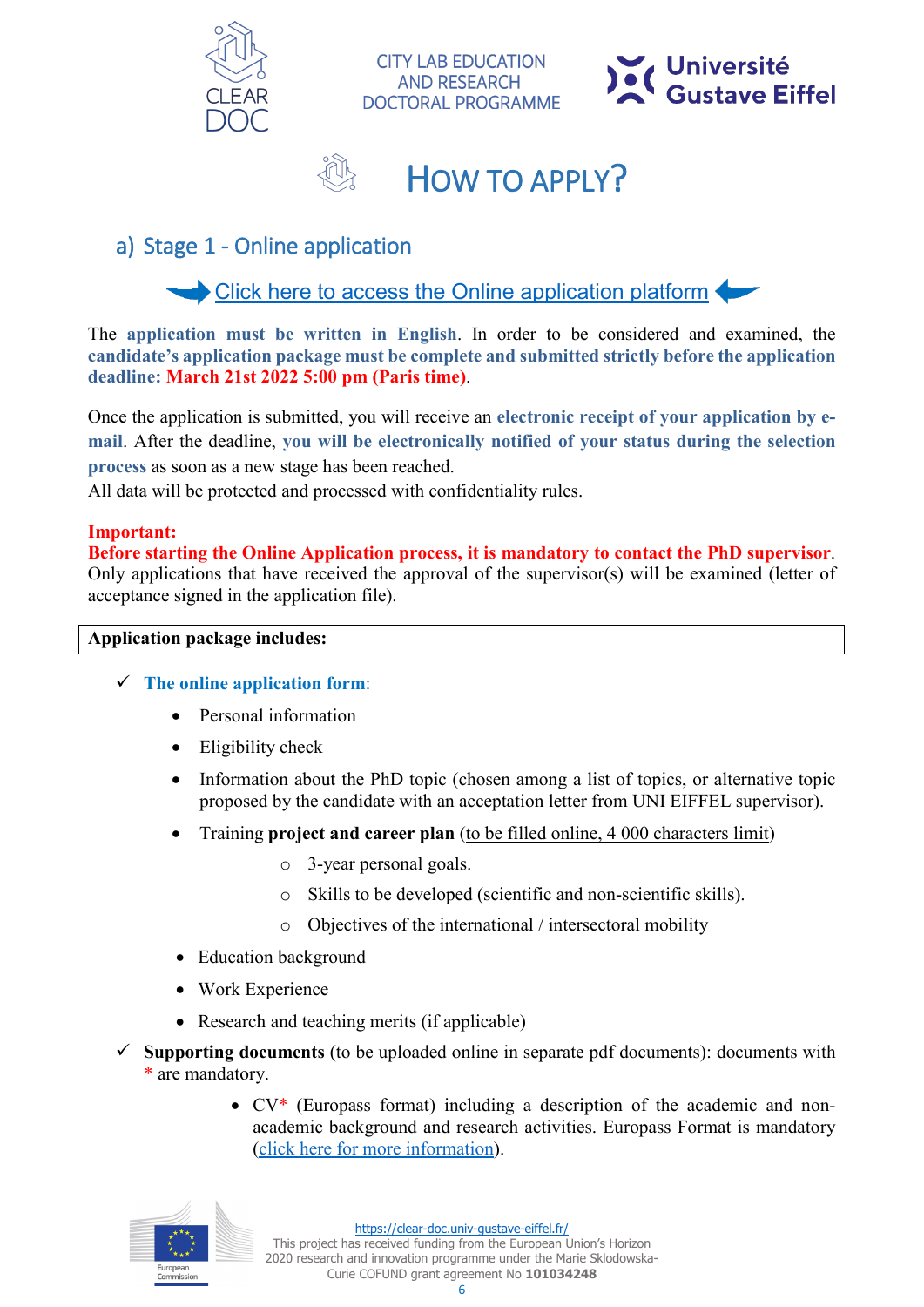



- Master's degree certificate\* or last official transcripts of records if you have not yet been graduated.
- **Cover letter**<sup>\*</sup> (3 pages max to be uploaded in .pdf format) with:
	- o Motivation and detailed research objectives linked with thesis topic.
	- o Appreciation of the proposed research compared to the state-of-the-art.
	- o Proposed methodology.
	- o Output plan and target dissemination activities.
	- o Interdisciplinary, intersectoral and international (3i) aspects (personal aims).
- An Acceptance letter<sup>\*</sup> from the PhD supervisor including a language certification [\(download template here\)](https://clear-doc.univ-gustave-eiffel.fr/fileadmin/contributeurs/CLEAR_Doc/Templates/CLEAR-Doc_Acceptation_letter_Template.docx)
- A letter of recommendation from your Master's supervisor, if you are still enrolled for the academic year 2021-2022 [\(download template here\)](https://clear-doc.univ-gustave-eiffel.fr/fileadmin/contributeurs/CLEAR_Doc/Templates/CLEAR-Doc_Recommendation_master-supervisor_template.docx).
- Other recommendation letters can also be uploaded but are not mandatory.
- Photocopy of the passport\*
- Ethical issues Form<sup>\*</sup> [\(download template here\)](https://clear-doc.univ-gustave-eiffel.fr/fileadmin/contributeurs/CLEAR_Doc/Templates/CLEAR-Doc_Ethic_Form_Assessment.docx)

### <span id="page-6-0"></span>b) Stage 2 - Auditions

If you are selected for stage 2, you will be auditioned by a panel of scientific experts, through videoconference (see the "selection process" section below).

The audition (30min) will include:

- ▸ A 15 minutes oral presentation.
- $\triangleright$  A 15 minutes discussion with the jury.

Your presentation during the audition must include the following aspects:

- **Academic Excellence & Topic understanding**
	- Qualifications, experience, and research presentation.
	- Originality and clarity of the objectives & overall scientific understanding of the topic.
	- Methodological framework.

**Motivation and professional project** 

- Past and planed diversity of research agenda.
- Past and planed international experience.
- Past and planed non-academic experience.



<https://clear-doc.univ-gustave-eiffel.fr/>

This project has received funding from the European Union's Horizon 2020 research and innovation programme under the Marie Sklodowska-Curie COFUND grant agreement No **101034248**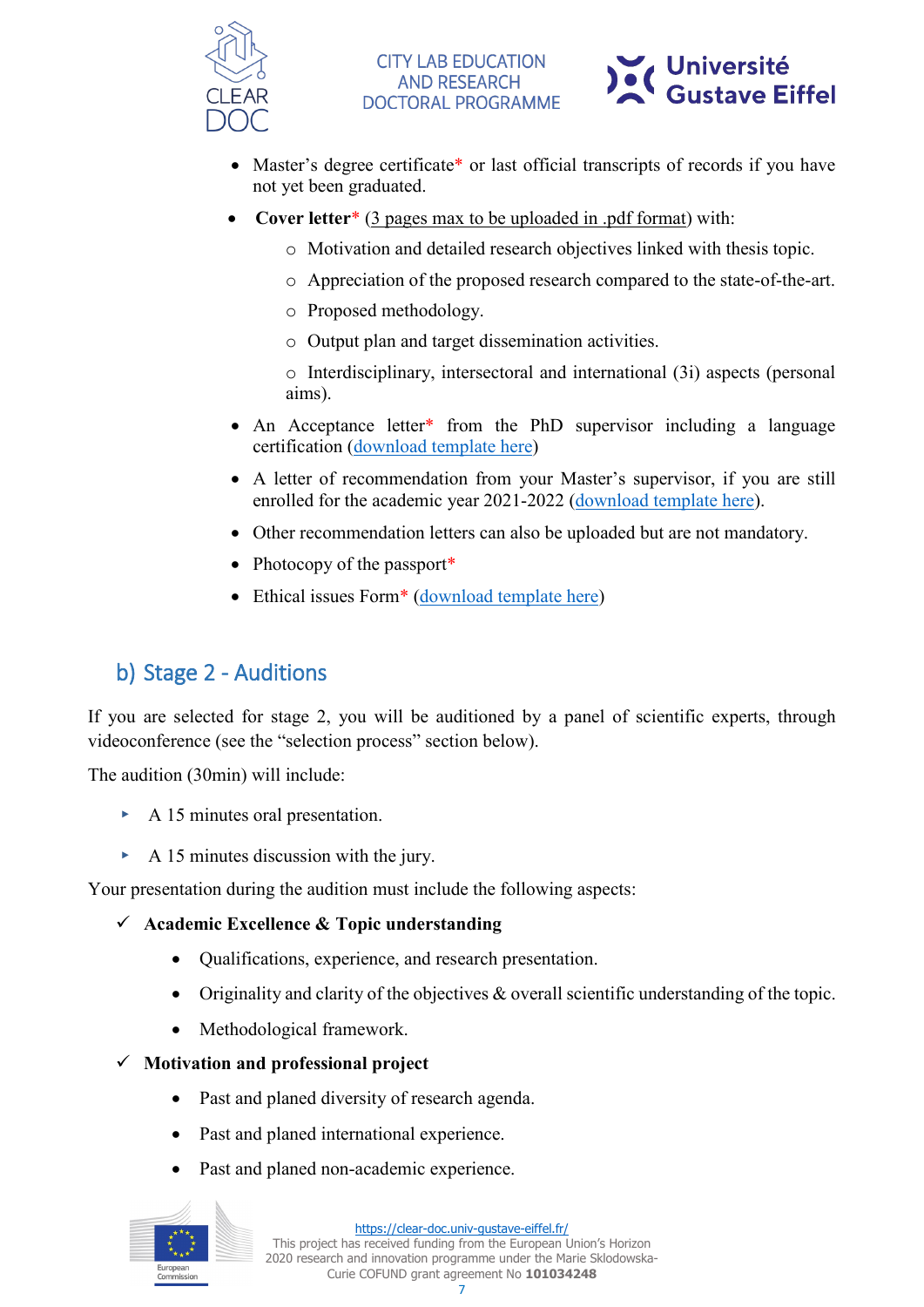



#### **Communication abilities and maturity of the applicant**

- Quality and clarity of the presentation.
- Fluency in English.
- Quality of answers given to reviewers' question.

Powerpoint presentation is allowed during your presentation, but you will not be allowed to use any supporting documents during the session of questions.

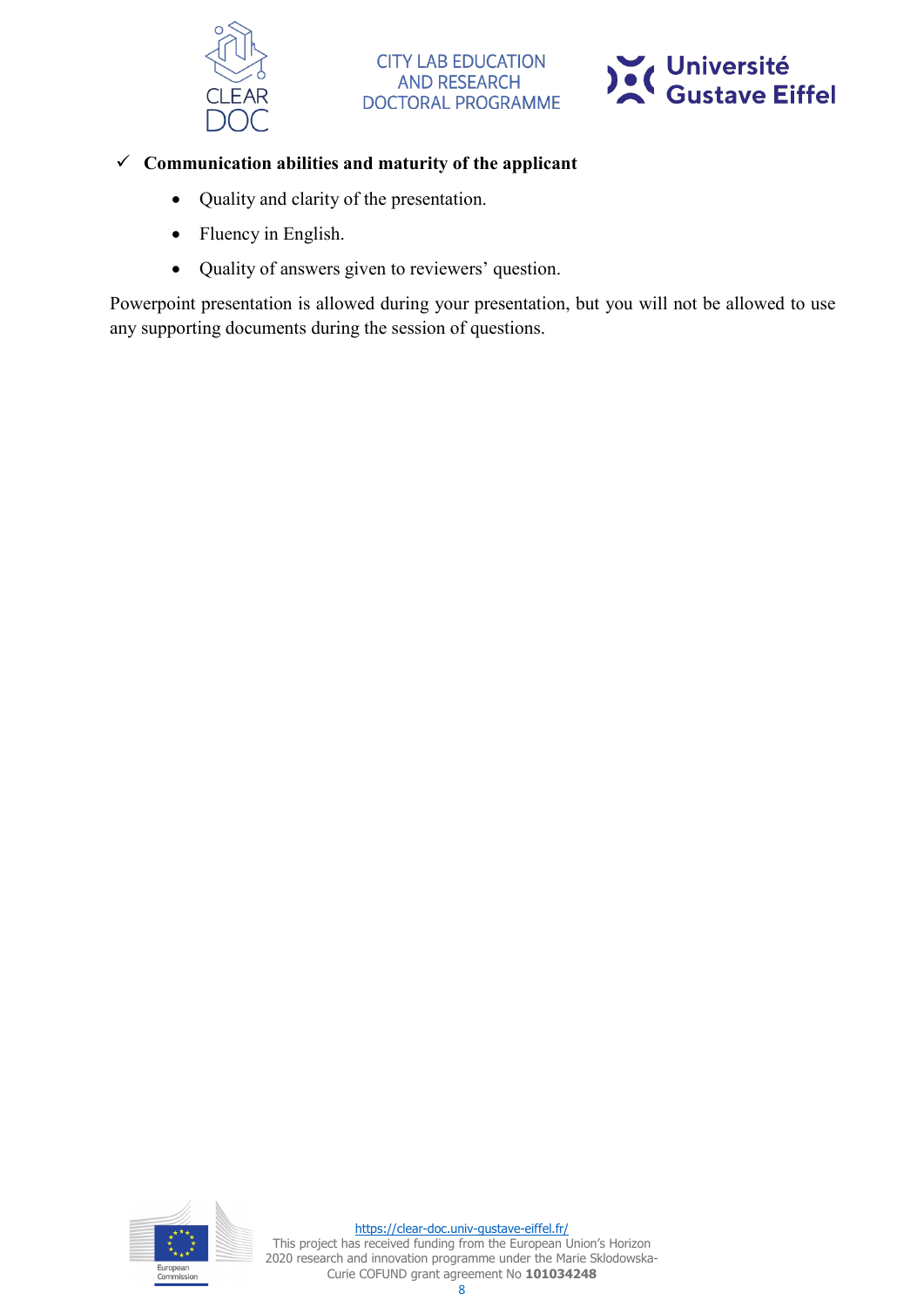



# CLEAR-DOC'S SELECTION PROCESS

<span id="page-8-0"></span>CLEAR-Doc's selection process is designed to select the best candidates, in line with the principles of the [European Charter for Researchers](https://euraxess.ec.europa.eu/jobs/charter/european-charter) and the Code of Conduct for [the Recruitment of Researchers.](https://euraxess.ec.europa.eu/jobs/charter/code)

**CITY LAB EDUCATION AND RESEARCH** 

**DOCTORAL PROGRAMME** 

Selection process will run from:

"Eligibility Check": 22nd March 2022 to 24<sup>h</sup> April 2022

Stage 1 Candidate's files selection: 25<sup>th</sup> April to 24<sup>th</sup> May

**Stage 2** "Audition":  $13<sup>th</sup>$  June to  $17<sup>th</sup>$  June

**Final decision:** Principal list (15 candidates) / reserve list (15 candidates)  $27<sup>th</sup>$  June

PhD contracts will start 1<sup>st</sup> October or 1<sup>st</sup> November 2022.

#### **Stage 1: The Candidates' files Selection**:

- 1. Each application file will be evaluated individually by 3 international experts-evaluators of the following panels (Social Sciences & Humanities (SSH); Environmental Sciences (ES) ; Mathematics, Computer Sciences & Communication Technologies (MCSCT); Engineering (ENG) & Sciences and Technologies (ST)).
- 2. The output of the evaluation of each application file will be a report summary and score average between the three experts-evaluators.
- 3. For each panel a remote consensus meeting will be set. The experts-evaluators will agree on a short-list of maximum 60 admissible candidates.

| Evaluation criteria in Stage 1 – Candidates' application file                                                                                                                                                        | <b>Scores</b> |
|----------------------------------------------------------------------------------------------------------------------------------------------------------------------------------------------------------------------|---------------|
| 1: Academic background and excellence of the applicant:<br>(a) Originality of appropriation of the research, clarity of the objectives, (b) Research<br>experience, (c) Education, qualifications, academic marks    | $max = 35$    |
| 2: Strength and relevance of the topic: (a) Feasibility within 3 years based on former<br>experience, (b) Capacity to carry out the project and preliminary career plan, (c)<br>Communication and dissemination plan | $max = 35$    |
| 3: Professional references: (a) Ability to work independently, (b) Quality of previous<br>work performed and scientific curiosity, (c) Soft skills                                                                   |               |
| 4: Career development of the applicant: (a) Past and planed diversity of research agenda,<br>(b) Past and planed international experience, (c) Past and planed non-academic experience                               |               |
| Rejection under 75/100 threshold. In case of equality, criteria 1 will prevail on criteria 2,<br>then criteria 3 and then 4. The 60 best applications will be kept for the Auditions (20 per<br>panel max.)          | $Total = 100$ |

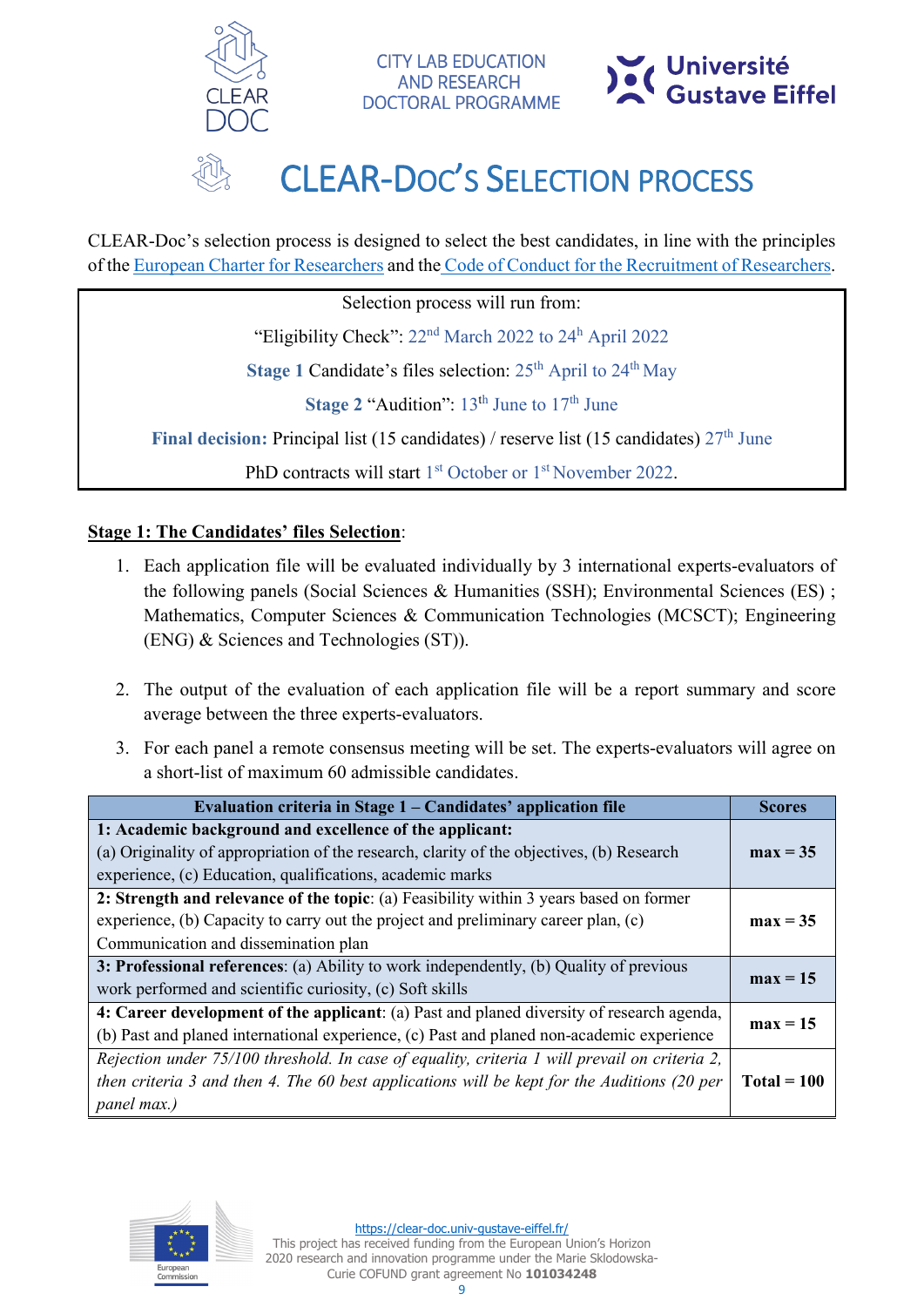



#### **Stage 2: The Auditions**

#### *Preparation of Auditions for the candidates on the short-list:*

The short-list of 60 candidates will be invited by e-mail to participate to the audition. In order **to get prepared for this audition, it is important to get in touch with the PhD supervisor and to organize several videoconference meetings.**

Each candidate will be **evaluated through a web-based audition**, by a jury composed of:

- ▸ **International academic and non-academic experts** from the candidate's respective panels (Social Sciences & Humanities ; Environmental Sciences ; Mathematics, Computer Sciences & Communication Technologies ; Engineering & Sciences and Technologies).
- ▸ **A member of the Quality and Ethics Board**.
- ▸ **The thesis supervisor(s)**.

The latters two will be allowed to interact with the experts-evaluators but will not be allowed to take part on the decisions or ranking. The same applies for an expert-evaluator in case of a conflict of interest with one candidate.

At the end of the audition, the jury will have to reach a consensus to award a mark according to the following criteria :

| <b>Evaluation criteria in Stage 2 – Auditions</b>                                             | <b>Scores</b> |  |
|-----------------------------------------------------------------------------------------------|---------------|--|
| 1: Academic Excellence & Motivation: (a) Qualification, coherence of the resume, (b)          |               |  |
| Knowledge of the state of the art of the topic, match between candidate's profile and PhD     | $max = 35$    |  |
| topic, (c) Personal, professional and scientific motivation                                   |               |  |
| 2: Appropriation of the PhD project: (a) Explanation of the problem and hypotheses, (b)       |               |  |
| Description of the objectives and methodology, (c) Feasibility (scientific agenda,            |               |  |
| dissemination plan)                                                                           |               |  |
| 3: Communication skills and maturity of the applicant (a) Quality and clarity of the          |               |  |
| presentation, (b) Fluency in English, (c) Quality of answers given to reviewers' question     | $max = 25$    |  |
| Rejection under 75/100 threshold. In case of equality, criteria 1 will prevail on criteria 2, | $Total = 100$ |  |
| then criteria 3. In case of equality, the score in the $Ist$ stage will prevail.              |               |  |

The top 15 successful candidates will be contacted and required to communicate their acceptance by email to [clear-doc@univ-eiffel.fr](mailto:clear-doc@univ-eiffel.fr) within **2 weeks** after receiving the confirmation of the success of their applications.

Failure to do so will result in the position being offered to the candidates best ranked on the reserve list.

#### **Redress procedure**